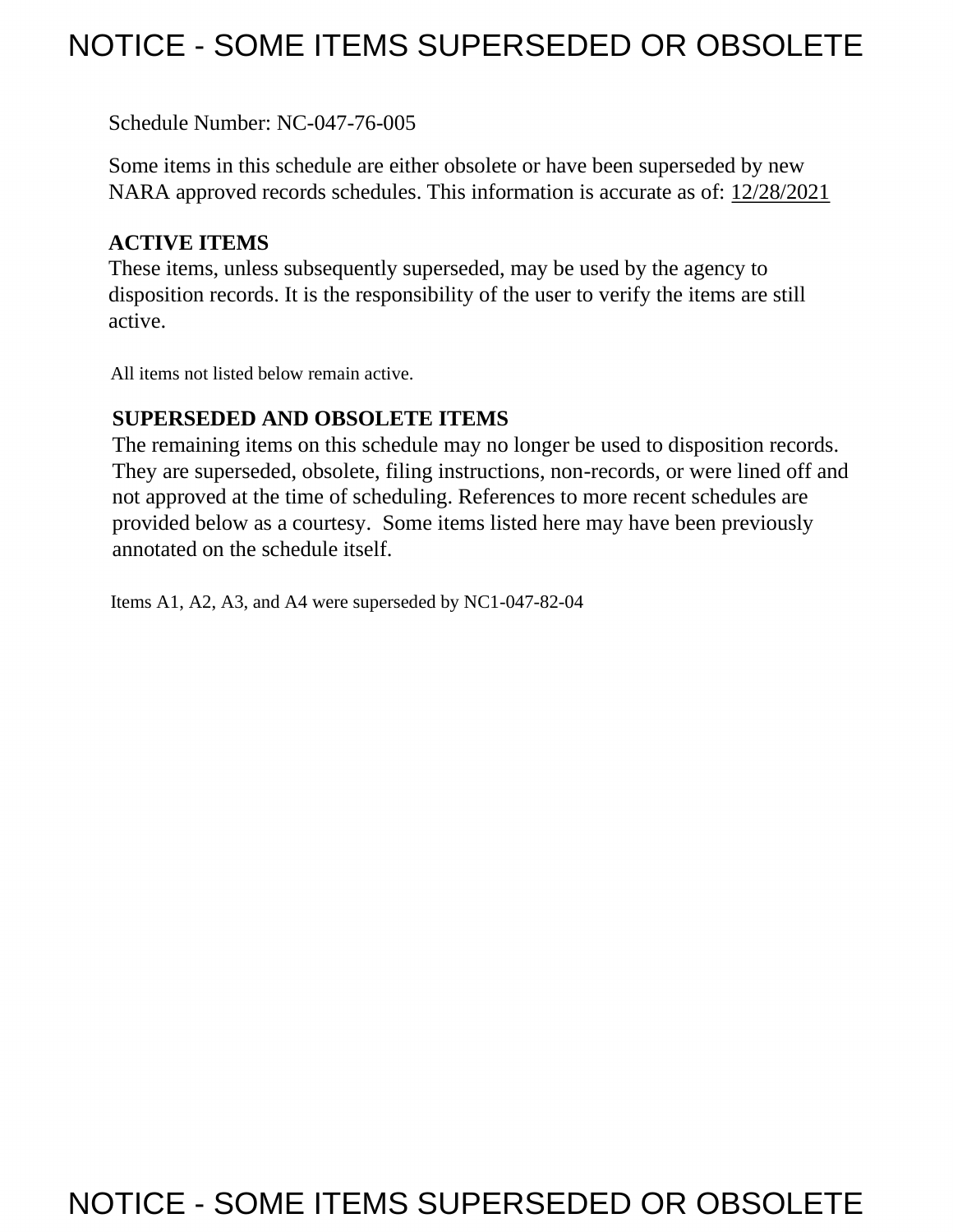| Standard Form No. 115<br>Revised November 1951                        | REQUEST FOR AUTHORITY<br>DATE RECEIVED<br>TO DISPOSE OF RECORDS                                                                                                                                                                                                                                                                                                                                                                                                                                                                                                                                                                                                                                                                                                                                      |        |                                                                                                |                        |                     |  |
|-----------------------------------------------------------------------|------------------------------------------------------------------------------------------------------------------------------------------------------------------------------------------------------------------------------------------------------------------------------------------------------------------------------------------------------------------------------------------------------------------------------------------------------------------------------------------------------------------------------------------------------------------------------------------------------------------------------------------------------------------------------------------------------------------------------------------------------------------------------------------------------|--------|------------------------------------------------------------------------------------------------|------------------------|---------------------|--|
| Prescribed by General Services<br>Administration                      |                                                                                                                                                                                                                                                                                                                                                                                                                                                                                                                                                                                                                                                                                                                                                                                                      |        | <b>LEAVE BLANK</b>                                                                             |                        |                     |  |
| GSA Reg. $3-IV-106$<br>115-103                                        |                                                                                                                                                                                                                                                                                                                                                                                                                                                                                                                                                                                                                                                                                                                                                                                                      |        | 1975<br>$JUL$ $2$ $1$                                                                          | JOB NO.                |                     |  |
|                                                                       | (See Instructions on Reverse)                                                                                                                                                                                                                                                                                                                                                                                                                                                                                                                                                                                                                                                                                                                                                                        | P6 4.  | DATE, APPROVED                                                                                 |                        |                     |  |
| TO:                                                                   | <b>GENERAL SERVICES ADMINISTRATION,</b>                                                                                                                                                                                                                                                                                                                                                                                                                                                                                                                                                                                                                                                                                                                                                              |        |                                                                                                | VC-                    | $47.76 - 5$         |  |
|                                                                       | NATIONAL ARCHIVES AND RECORDS SERVICE, WASHINGTON, D.C. 20408                                                                                                                                                                                                                                                                                                                                                                                                                                                                                                                                                                                                                                                                                                                                        |        |                                                                                                |                        |                     |  |
| 1. FROM (AGENCY OR ESTABLISHMENT)                                     |                                                                                                                                                                                                                                                                                                                                                                                                                                                                                                                                                                                                                                                                                                                                                                                                      |        |                                                                                                | NOTIFICATION TO AGENCY |                     |  |
| 2. MAJOR SUBDIVISION                                                  | Department of Health, Education, and Welfare                                                                                                                                                                                                                                                                                                                                                                                                                                                                                                                                                                                                                                                                                                                                                         |        | In accordance with the provisions of 44 U.S.C.<br>3505a the disposal request, including amend- |                        |                     |  |
|                                                                       | Social Security Administration                                                                                                                                                                                                                                                                                                                                                                                                                                                                                                                                                                                                                                                                                                                                                                       |        | ments, is approved except for items that may<br>be stamped "disposal not approved" or          |                        |                     |  |
| 3. MINOR SUBDIVISION                                                  |                                                                                                                                                                                                                                                                                                                                                                                                                                                                                                                                                                                                                                                                                                                                                                                                      |        | "withdrawn" in colamn 10.                                                                      |                        |                     |  |
| Office of Management and Administration                               |                                                                                                                                                                                                                                                                                                                                                                                                                                                                                                                                                                                                                                                                                                                                                                                                      | 8-5-75 |                                                                                                |                        |                     |  |
|                                                                       | 4. NAME OF PERSON WITH WHOM TO CONFER<br>5. TEL. EXT.                                                                                                                                                                                                                                                                                                                                                                                                                                                                                                                                                                                                                                                                                                                                                |        |                                                                                                |                        |                     |  |
| George S. Yamamura                                                    |                                                                                                                                                                                                                                                                                                                                                                                                                                                                                                                                                                                                                                                                                                                                                                                                      | 45770  |                                                                                                |                        |                     |  |
| <b>6. CERTIFICATE OF AGENCY REPRESENTATIVE:</b>                       | I hereby certify that I am authorized to act for the head of this agency in matters pertaining to the disposal of records, and that the records described in this list or                                                                                                                                                                                                                                                                                                                                                                                                                                                                                                                                                                                                                            |        |                                                                                                |                        |                     |  |
| schedule of _                                                         | pages are proposed for disposal for the reason indicated: ("X" only one)                                                                                                                                                                                                                                                                                                                                                                                                                                                                                                                                                                                                                                                                                                                             |        |                                                                                                |                        |                     |  |
| The records have<br>A                                                 | The records will cease to have sufficient value<br>в                                                                                                                                                                                                                                                                                                                                                                                                                                                                                                                                                                                                                                                                                                                                                 |        |                                                                                                |                        |                     |  |
| ceased to have suffi-<br>cient value to warrant<br>further retention. | to warrant further retention on the expiration<br>of the period of time indicated or on the occur-<br>rence of the event specified.                                                                                                                                                                                                                                                                                                                                                                                                                                                                                                                                                                                                                                                                  |        |                                                                                                |                        |                     |  |
|                                                                       |                                                                                                                                                                                                                                                                                                                                                                                                                                                                                                                                                                                                                                                                                                                                                                                                      |        |                                                                                                |                        |                     |  |
|                                                                       |                                                                                                                                                                                                                                                                                                                                                                                                                                                                                                                                                                                                                                                                                                                                                                                                      |        |                                                                                                | SSA Records Officer    |                     |  |
|                                                                       | (Signature of Agency Representative)                                                                                                                                                                                                                                                                                                                                                                                                                                                                                                                                                                                                                                                                                                                                                                 |        |                                                                                                | (Title)                |                     |  |
| 7.                                                                    | DESCRIPTION OF ITEM                                                                                                                                                                                                                                                                                                                                                                                                                                                                                                                                                                                                                                                                                                                                                                                  |        |                                                                                                | 9.<br><b>SAMPLE OR</b> | 10.                 |  |
| ITEM NO.                                                              | (WITH INCLUSIVE DATES OR RETENTION PERIODS)                                                                                                                                                                                                                                                                                                                                                                                                                                                                                                                                                                                                                                                                                                                                                          |        |                                                                                                | JOB NO.                | <b>ACTION TAKEN</b> |  |
| A.<br>ı.<br>2.<br>3.                                                  | Records Retention and Disposal Schedule<br>Management Services Files<br>Employee Identification Card Files<br>Identification cards issued to all SSA full-time,<br>part-time, and temporary employees and certain<br>non-employees (vendors, contractors, students, etc.)<br>for use in gaining admission to SSA buildings.<br>The<br>cards contain a photograph of the person and name,<br>social security number, and other identifying<br>information. Included are application forms SSA-364<br>and SSA-364a, SSA Building Pass; SSA-1860, Request<br>for Replacement of Photopass; or their equivalents.<br>Employee Identification Cards<br>Destroy 1 year after separation of the employee<br>from SSA.<br>Form SSA-364<br>Destroy upon separation of the employee from SSA.<br>Form SSA-364a |        |                                                                                                |                        |                     |  |
|                                                                       | Destroy once the student has completed class in<br>the building or the vendor or contractor has<br>completed work.<br>Four copies, including original, to be submitted to the National Archives and Records Service                                                                                                                                                                                                                                                                                                                                                                                                                                                                                                                                                                                  |        |                                                                                                |                        |                     |  |

Four copies, including original, to be submitted to the National Archives and Records Service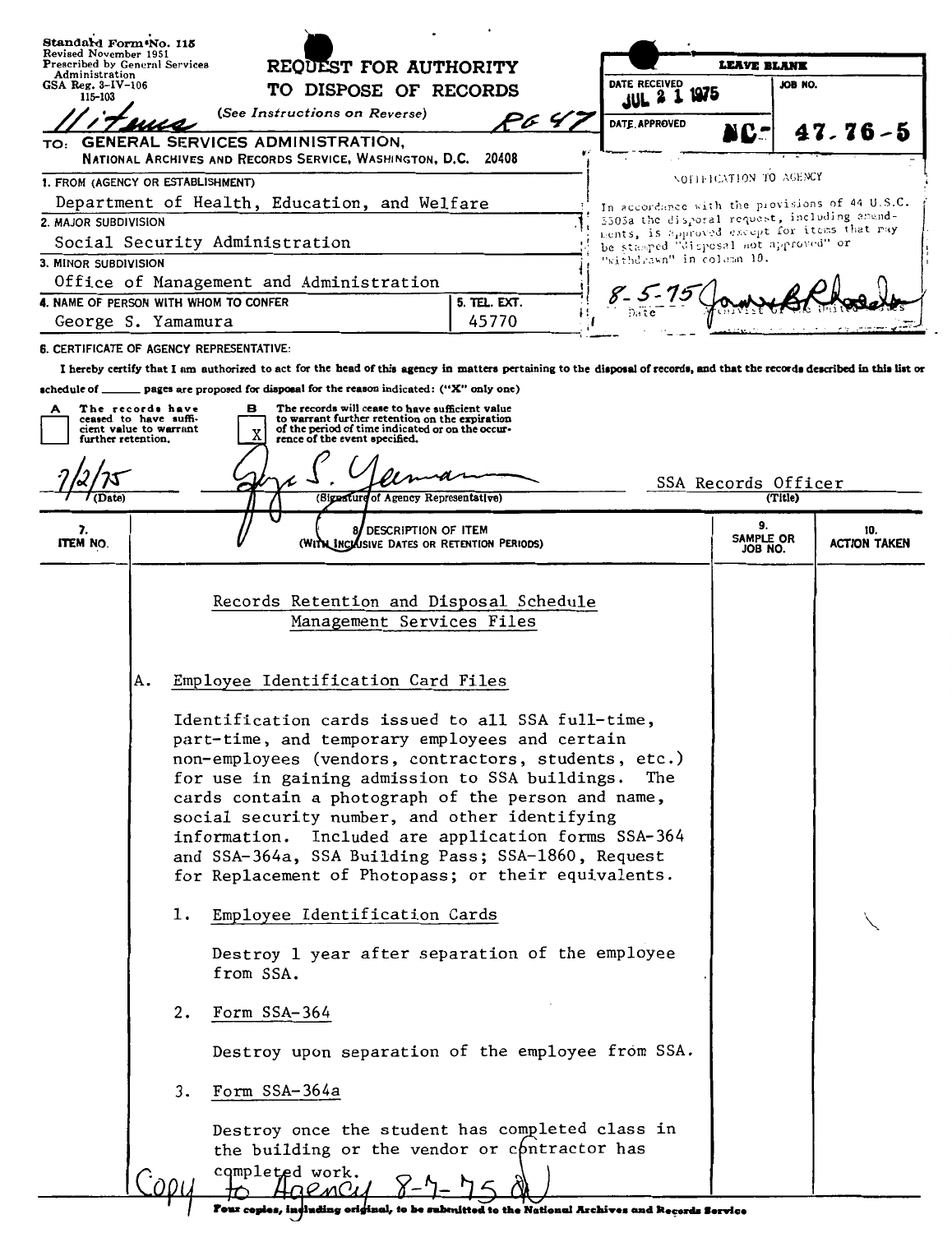

| $\overline{\phantom{0}}$ Job No. $\overline{\phantom{0}}$ | Page |
|-----------------------------------------------------------|------|

#### **REQUEST FOR AUTHORITY TO DISPOSE OF RECORDS-Continuation Sheet**

| 7.<br>ITEM NO. | 8. DESCRIPTION OF ITEM<br>(WITH INCLUSIVE DATES OR RETENTION PERIODS)                                                                                                                                                                                                                                                                                                                                                                                                                                                  | 9.<br><b>SAMPLE OR</b><br>JOB NO. | 10.<br><b>ACTION TAKEN</b> |
|----------------|------------------------------------------------------------------------------------------------------------------------------------------------------------------------------------------------------------------------------------------------------------------------------------------------------------------------------------------------------------------------------------------------------------------------------------------------------------------------------------------------------------------------|-----------------------------------|----------------------------|
|                | Form SSA-1860<br>4.<br>Destroy once the identification card has been<br>issued.                                                                                                                                                                                                                                                                                                                                                                                                                                        |                                   |                            |
|                | Motor Vehicle Operator Files<br>B.                                                                                                                                                                                                                                                                                                                                                                                                                                                                                     |                                   |                            |
|                | Applications for Government motor vehicle operator's<br>cards and related documents, such as physical fitness<br>inquiry forms and reports received from the motor<br>vehicle administration. The documents contain name,<br>social security number, date and place of birth,<br>physical fitness, accident, and drivers license<br>information. Included are Forms HEW-101, Application<br>for Motor Vehicle Operator's Card; SF-47, Physical<br>Fitness Inquiry for Motor Vehicle Operator; or their<br>equivalents. |                                   |                            |
|                | Form HEW-101<br>1.                                                                                                                                                                                                                                                                                                                                                                                                                                                                                                     |                                   |                            |
|                | Destroy 2 years after expiration of motor vehicle<br>operator's card.                                                                                                                                                                                                                                                                                                                                                                                                                                                  |                                   |                            |
|                | 2.<br>Other Documents                                                                                                                                                                                                                                                                                                                                                                                                                                                                                                  |                                   |                            |
|                | Destroy when superseded.                                                                                                                                                                                                                                                                                                                                                                                                                                                                                               |                                   |                            |
|                | C.<br>General Criminal Investigation Files                                                                                                                                                                                                                                                                                                                                                                                                                                                                             |                                   |                            |
|                | Documents accumulated during the course of investiga-<br>tions of suspected violations of Federal and State<br>criminal statutes occuring on SSA property.<br>The<br>documents may eventually be forwarded to Federal or<br>State authorities for use in a criminal prosecution.<br>Included are Forms SSA-3053, Informal Investigative<br>Records; SSA-3054, Complaint Record; SSA-3055, Report<br>of Investigation; or their equivalents. Also included<br>are index cards.                                          |                                   |                            |
|                | Destroy 7 years after final action on the case.                                                                                                                                                                                                                                                                                                                                                                                                                                                                        |                                   |                            |
|                | Parking Assignment and Recordkeeping Files<br>D.                                                                                                                                                                                                                                                                                                                                                                                                                                                                       |                                   |                            |
|                | Motor vehicle registration documents completed by<br>employees and non-employees to obtain a parking<br>assignment at an SSA building. The documents contain<br>name, license tag number, make and year of vehicle,                                                                                                                                                                                                                                                                                                    |                                   |                            |